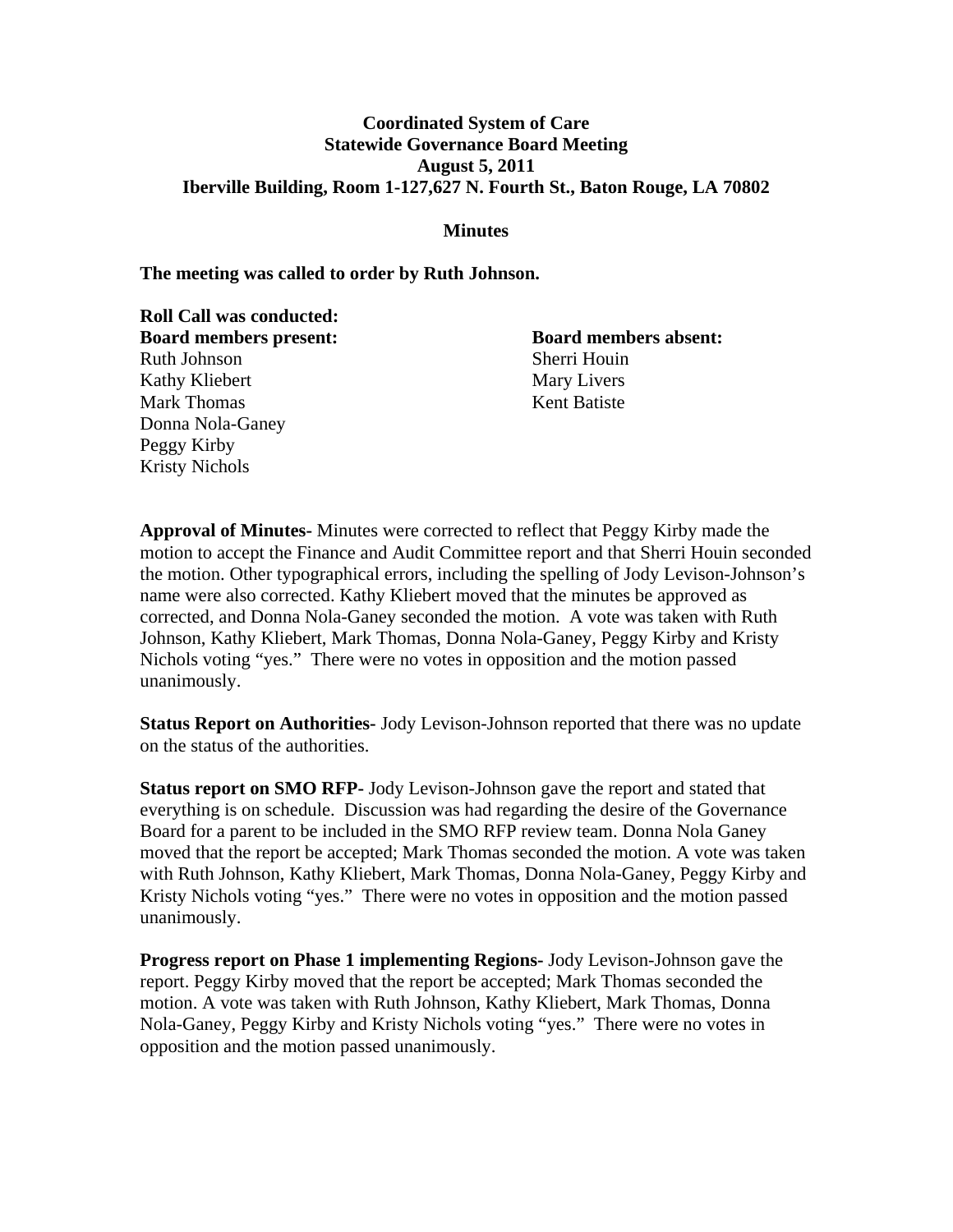## **Standing and Special Work group reports and recommendations:**

**Finance and Audit Committee-** Ruth Johnson gave a verbal update the Committee is still working on the MOUs. Revisions to the draft MOU have been submitted by DCFS. OJJ will submit their revisions on Monday. Donna Nola Ganey stated that she will follow up regarding any DOE revisions.

**Operations Committee-** Jody Levison-Johnson presented the Operations report.

**Training Workgroup Next Steps –** Jody Levison-Johnson presented the Training plan update.

**FSO Workgroup** – Janice Zube presented a draft recommendation that in addition to travel expenses, the FSO Workgroup recommends that family representatives on the State Governance Board and the State Coordinating Council receive stipends as a means to recognize the significance of their specialized knowledge and experience in accordance with the following:

- 1. An established rate of \$10 for each hour in a state meeting; and
- 2. One-half of the established rate (\$5) for each hour of travel

Discussion was had regarding the language in the Executive Order creating the Board and it's implications for payment of stipends to parents.

Peggy Kirby moved that the all the Standing and Special Workgroup reports be approved; Mark Thomas seconded the motion. A vote was taken with Ruth Johnson, Kathy Kliebert, Mark Thomas, Donna Nola-Ganey, Peggy Kirby and Kristy Nichols voting "yes." There were no votes in opposition and the motion passed unanimously.

Peggy Kirby moved that approval of the FSO workgroup report be withdrawn; Mark Thomas seconded the motion. A vote was taken with Ruth Johnson, Kathy Kliebert, Mark Thomas, Donna Nola-Ganey, Peggy Kirby and Kristy Nichols voting "yes." There were no votes in opposition and the motion passed unanimously.

Mark Thomas moved that the FSO workgroup report be accepted but action on the recommendation be deferred until clarification regarding the impact of the language in the Executive Order is received. Ruth Johnson seconded the motion. A vote was taken with Ruth Johnson, Kathy Kliebert, Mark Thomas, Donna Nola-Ganey, Peggy Kirby and Kristy Nichols voting "yes." There were no votes in opposition and the motion passed unanimously.

## **New Business**

Jody Levison-Johnson presented a draft CSoC Implementation Work Plan. Discussion was had regarding the level of detail needed in the plan, the level of detail needed for presentation to the Governance Board, the issues of dependencies of tasks and impact on the timeline. Jody, Kathy, Ruth and Shannon will meet before the next Board meeting to review a tool DCFS uses for similar projects and possible formatting options for the CSoC workplan.